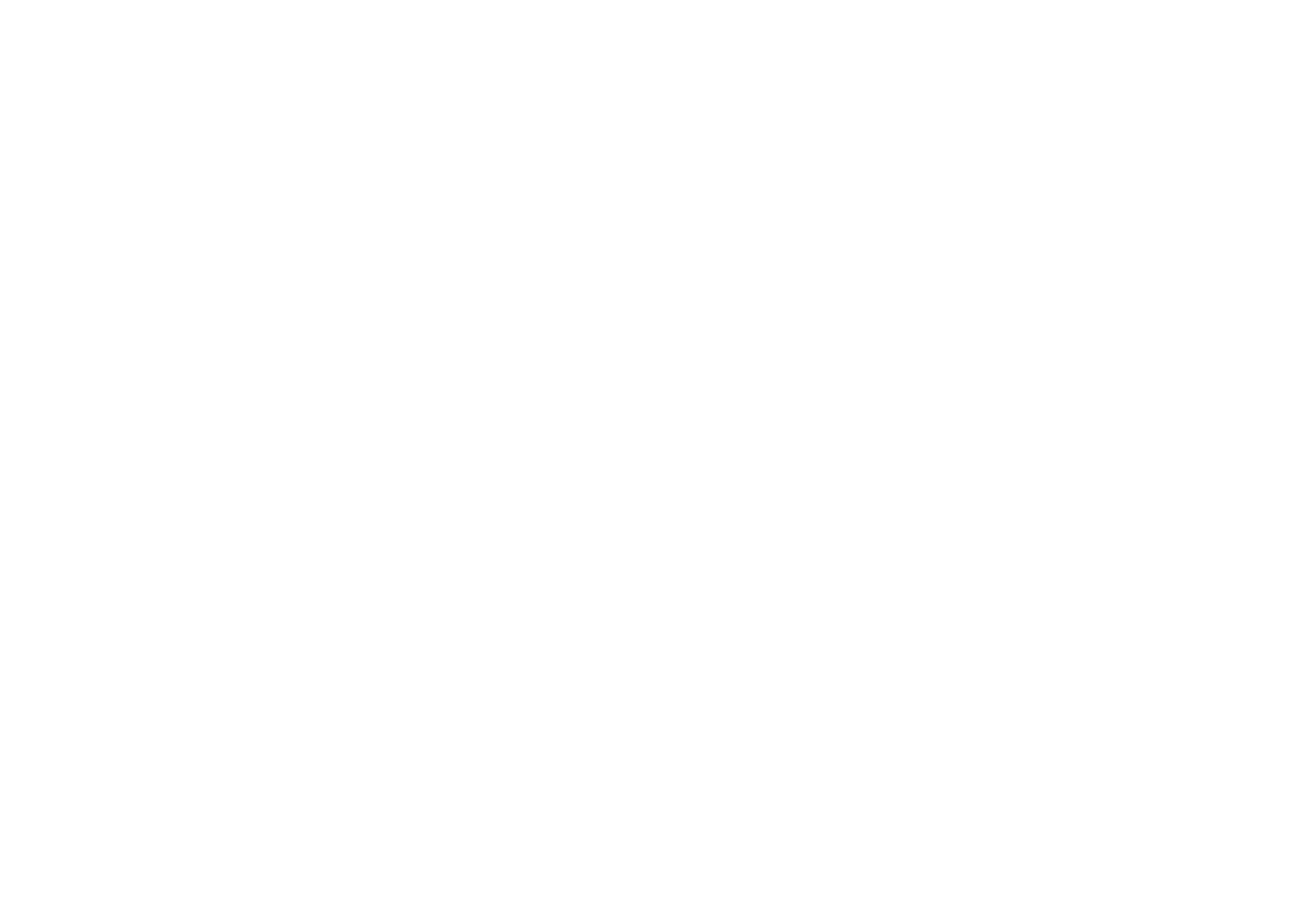# **ANNEX**

# **GUIDANCE ON SUPPLEMENT TO THE IAPP CERTIFICATE**

| <b>Engine Certification Scenario</b><br>(SCD = Ship Construction Date, 2.19 & 2.2)                    |                                                                    |                                                                                                         | Installed                                                                                                                                                                           |                                                                                                                                                                                                                                                                 |                                   | Identical* replacement                                                                     |                                   | <b>Major Conversion</b>                                  |                                   |                                                       |                                  |  |
|-------------------------------------------------------------------------------------------------------|--------------------------------------------------------------------|---------------------------------------------------------------------------------------------------------|-------------------------------------------------------------------------------------------------------------------------------------------------------------------------------------|-----------------------------------------------------------------------------------------------------------------------------------------------------------------------------------------------------------------------------------------------------------------|-----------------------------------|--------------------------------------------------------------------------------------------|-----------------------------------|----------------------------------------------------------|-----------------------------------|-------------------------------------------------------|----------------------------------|--|
|                                                                                                       |                                                                    |                                                                                                         | 1/1/1990<br>$\geq$ SCD <<br>1/1/2000                                                                                                                                                |                                                                                                                                                                                                                                                                 | $SCD \geq$<br>1/1/2000            | SCD <<br>1/1/2000                                                                          | $SCD \geq$<br>1/1/2000            | <b>Substantial Modification or</b><br>MCR increase > 10% |                                   | Non-identical*                                        | <b>Additional</b>                |  |
|                                                                                                       |                                                                    |                                                                                                         |                                                                                                                                                                                     |                                                                                                                                                                                                                                                                 |                                   |                                                                                            |                                   | SCD <<br>1/1/2000                                        | $SCD \ge$<br>1/1/2000             | replaced $\ge$<br>$1/7/2010$ #                        | installed $\geq$<br>$1/1/2000$ # |  |
| Applicable regulation of MARPOL Annex VI<br>(NTC = NOx Technical Code 2008)<br>(AM = Approved Method) |                                                                    |                                                                                                         | 13.7.1.1<br>(MA)                                                                                                                                                                    | 13.7.1.2                                                                                                                                                                                                                                                        | Tier, as<br>applicable<br>per SCD | N/A<br>as per<br>13.1.1.2<br>(see Notes)                                                   | Tier, as<br>applicable<br>per SCD | Tier I as per<br>13.2.3.1                                | Tier, as<br>applicable<br>per SCD | Tier, depending on date of<br>replacement or addition |                                  |  |
|                                                                                                       |                                                                    |                                                                                                         |                                                                                                                                                                                     |                                                                                                                                                                                                                                                                 |                                   |                                                                                            |                                   |                                                          |                                   | <b>Tier II if Tier III</b><br>not possible            |                                  |  |
|                                                                                                       | IAPP Supplement Item 2.2.1 - Nitrogen oxides (NOx) (regulation 13) |                                                                                                         |                                                                                                                                                                                     |                                                                                                                                                                                                                                                                 |                                   |                                                                                            |                                   |                                                          |                                   |                                                       |                                  |  |
| $\mathbf{1}$                                                                                          | Manufacturer and model                                             | Complete rows 1-5 only if entry to be made in any of rows 6-14 for engines under scope of regulation 13 |                                                                                                                                                                                     |                                                                                                                                                                                                                                                                 |                                   |                                                                                            |                                   |                                                          |                                   |                                                       |                                  |  |
| $2^{\circ}$                                                                                           | Serial number                                                      |                                                                                                         |                                                                                                                                                                                     | <b>CAA: Complete As Appropriate</b><br>#:<br>Installation date – MEPC.1/Circ.795/Rev.2 (Unified Interpretation on time of replacement of an engine)<br>٠.<br>Identical engine - MEPC.1/Circ.795/Rev.2 (Unified Interpretation on identical replacement engines) |                                   |                                                                                            |                                   |                                                          |                                   |                                                       |                                  |  |
| $\overline{3}$                                                                                        | Use (applicable application $cycle(s) - NTC 3.2)$                  |                                                                                                         |                                                                                                                                                                                     |                                                                                                                                                                                                                                                                 |                                   |                                                                                            |                                   |                                                          |                                   |                                                       |                                  |  |
| $\overline{\mathbf{4}}$                                                                               | Rated power (kW) (NTC 1.3.11)                                      |                                                                                                         | (A) This also includes certain non-identical engines installed < 1/7/2010.<br>Notes:<br>(B) In the case of the identical replacement of an engine which had been already subject to |                                                                                                                                                                                                                                                                 |                                   |                                                                                            |                                   |                                                          |                                   |                                                       |                                  |  |
| 5                                                                                                     | Rated speed (RPM) (NTC 1.3.12)                                     |                                                                                                         |                                                                                                                                                                                     |                                                                                                                                                                                                                                                                 |                                   | "Major Conversion" (13.2.3.1), then that engine would also need to be certified to Tier I. |                                   |                                                          |                                   |                                                       |                                  |  |
| $6\phantom{a}$                                                                                        | Identical engine installed $\geq 1/1/2000$ exempted by<br>13.1.1.2 |                                                                                                         | $\Box$                                                                                                                                                                              | $\Box$                                                                                                                                                                                                                                                          | $\Box$                            | <b>CAA</b>                                                                                 | $\Box$                            | $\Box$                                                   | $\Box$                            | $\Box$                                                | $\Box$                           |  |
| $\overline{7}$                                                                                        | Identical engine installation date (dd/mm/yyyy)<br>as per 13.1.1.2 |                                                                                                         |                                                                                                                                                                                     |                                                                                                                                                                                                                                                                 |                                   | <b>CAA</b>                                                                                 | <b>CAA</b>                        |                                                          |                                   |                                                       |                                  |  |
| 8a                                                                                                    | Major Conversion                                                   | 13.2.1.1 & 13.2.2                                                                                       |                                                                                                                                                                                     |                                                                                                                                                                                                                                                                 |                                   |                                                                                            |                                   |                                                          |                                   | <b>CAA</b>                                            | <b>CAA</b>                       |  |
| 8b                                                                                                    | (dd/mm/yyyy)                                                       | 13.2.1.2 & 13.2.3                                                                                       |                                                                                                                                                                                     |                                                                                                                                                                                                                                                                 |                                   |                                                                                            |                                   | <b>CAA</b>                                               | <b>CAA</b>                        |                                                       |                                  |  |
| 8c                                                                                                    |                                                                    | 13.2.1.3 & 13.2.3                                                                                       |                                                                                                                                                                                     |                                                                                                                                                                                                                                                                 |                                   |                                                                                            |                                   | <b>CAA</b>                                               | <b>CAA</b>                        |                                                       |                                  |  |
| 9a                                                                                                    | Tier I                                                             | 13.3                                                                                                    | $\Box$                                                                                                                                                                              | $\Box$                                                                                                                                                                                                                                                          | CAA                               | $\Box$                                                                                     | CAA                               | $\Box$                                                   | $\Box$                            | $\Box$                                                | $\Box$                           |  |
| 9b                                                                                                    |                                                                    | 13.2.2                                                                                                  | $\Box$                                                                                                                                                                              | $\Box$                                                                                                                                                                                                                                                          | $\Box$                            | $\Box$                                                                                     | $\Box$                            | $\Box$                                                   | $\Box$                            | <b>CAA</b>                                            | <b>CAA</b>                       |  |
| 9c                                                                                                    |                                                                    | 13.2.3.1                                                                                                | $\Box$                                                                                                                                                                              | $\Box$                                                                                                                                                                                                                                                          | $\Box$                            | <b>CAA</b>                                                                                 | $\Box$                            | <b>CAA</b>                                               | $\Box$                            | $\Box$                                                | $\Box$                           |  |
| 9d                                                                                                    |                                                                    | 13.2.3.2                                                                                                | $\Box$                                                                                                                                                                              | $\Box$                                                                                                                                                                                                                                                          | $\Box$                            | $\Box$                                                                                     | $\Box$                            | $\Box$                                                   | <b>CAA</b>                        | $\Box$                                                | $\Box$                           |  |
| 9e                                                                                                    |                                                                    | 13.7.1.2                                                                                                | $\Box$                                                                                                                                                                              | <b>CAA</b>                                                                                                                                                                                                                                                      | $\Box$                            | $\Box$                                                                                     | $\Box$                            | $\Box$                                                   | $\Box$                            | $\Box$                                                | $\Box$                           |  |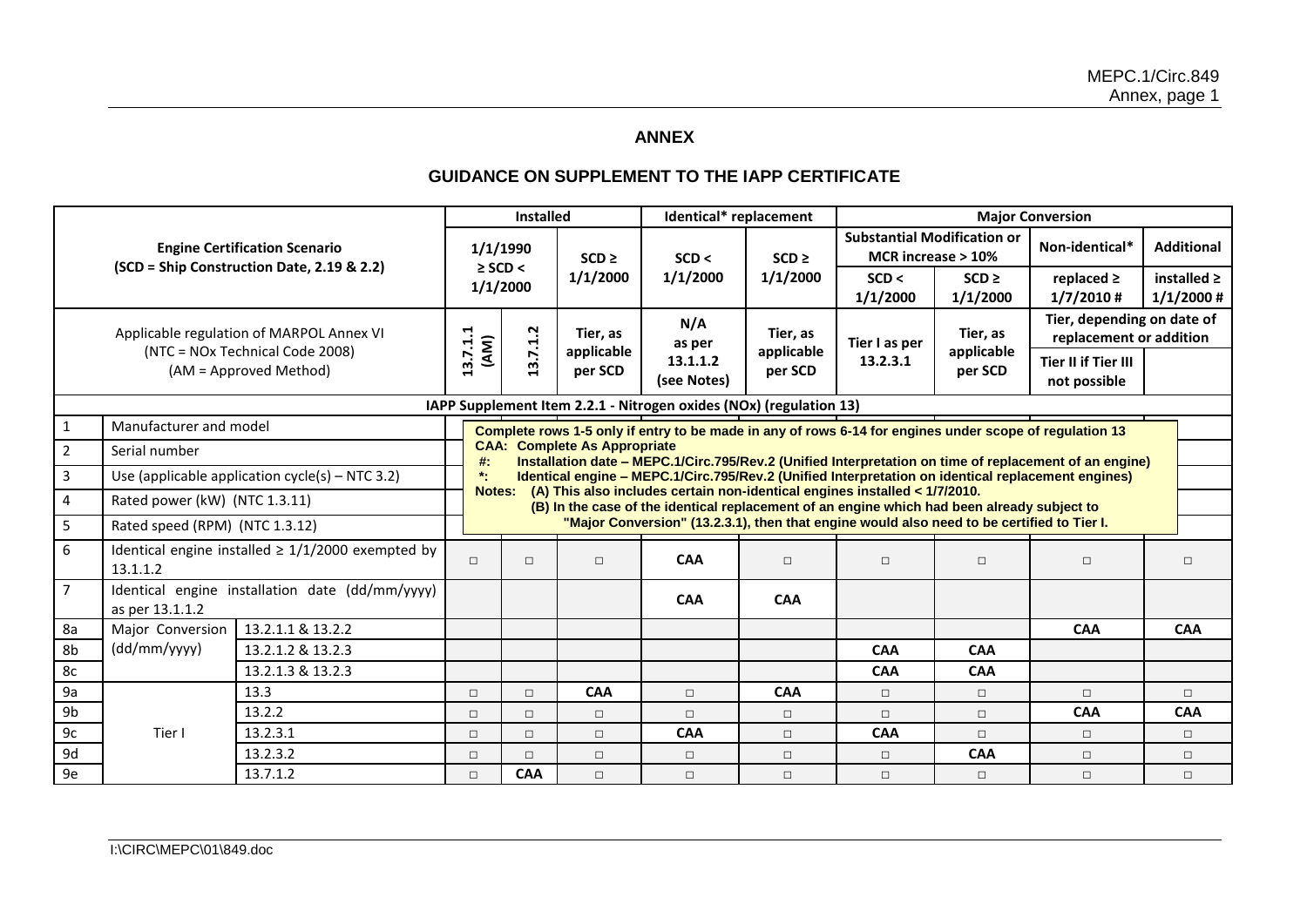## MEPC.1/Circ.849 Annex, page 2

| 10a             |                            |                                | 13.4                                      | $\Box$     | $\Box$     | <b>CAA</b> | $\Box$ | <b>CAA</b> | $\Box$ | $\Box$     | $\Box$     | $\Box$     |
|-----------------|----------------------------|--------------------------------|-------------------------------------------|------------|------------|------------|--------|------------|--------|------------|------------|------------|
| 10 <sub>b</sub> |                            |                                | 13.2.2                                    | $\Box$     | $\Box$     | $\Box$     | $\Box$ | $\Box$     | $\Box$ | $\Box$     | <b>CAA</b> | <b>CAA</b> |
| 10c             |                            | 13.2.2 (Tier III not possible) | $\Box$                                    | $\Box$     | $\Box$     | $\Box$     | $\Box$ | $\Box$     | $\Box$ | <b>CAA</b> | $\Box$     |            |
| 10d             | Tier II                    |                                | 13.2.3.2                                  | $\Box$     | $\Box$     | $\Box$     | $\Box$ | $\Box$     | $\Box$ | <b>CAA</b> | $\Box$     | $\Box$     |
| 10e             |                            |                                | 13.5.2 (Exemptions)                       | $\Box$     | $\Box$     | <b>CAA</b> | $\Box$ | $\Box$     | $\Box$ | $\Box$     | $\Box$     | $\Box$     |
| 10f             |                            |                                | 13.7.1.2                                  | $\Box$     | <b>CAA</b> | $\Box$     | $\Box$ | $\Box$     | $\Box$ | $\Box$     | $\Box$     | $\Box$     |
| 11a             | Tier III<br>(ECA-NOx only) |                                | 13.5.1.1                                  | $\Box$     | $\Box$     | <b>CAA</b> | $\Box$ | <b>CAA</b> | $\Box$ | $\Box$     | $\Box$     | $\Box$     |
| 11 <sub>b</sub> |                            |                                | 13.2.2                                    | $\Box$     | $\Box$     | $\Box$     | $\Box$ | $\Box$     | $\Box$ | $\Box$     | <b>CAA</b> | <b>CAA</b> |
| 11c             |                            |                                | 13.2.3.2                                  | $\Box$     | $\Box$     | $\Box$     | $\Box$ | $\Box$     | $\Box$ | <b>CAA</b> | $\Box$     | $\Box$     |
| 11d             |                            |                                | 13.7.1.2                                  | $\Box$     | <b>CAA</b> | $\Box$     | $\Box$ | $\Box$     | $\Box$ | $\Box$     | $\Box$     | $\Box$     |
| 12              | Installed<br>AM*           |                                |                                           | <b>CAA</b> | $\Box$     | $\Box$     | $\Box$ | $\Box$     | $\Box$ | $\Box$     | $\Box$     | $\Box$     |
| 13              |                            |                                | Not commercially available at this survey | <b>CAA</b> | $\Box$     | $\Box$     | $\Box$ | $\Box$     | $\Box$ | $\Box$     | $\Box$     | $\Box$     |
| 14              |                            | Not applicable                 |                                           | <b>CAA</b> | $\Box$     | $\Box$     | $\Box$ | $\Box$     | $\Box$ | $\Box$     | $\Box$     | $\Box$     |

\* Refer to the *2014 Guidelines on the approved method process* (resolution MEPC.243(66)).